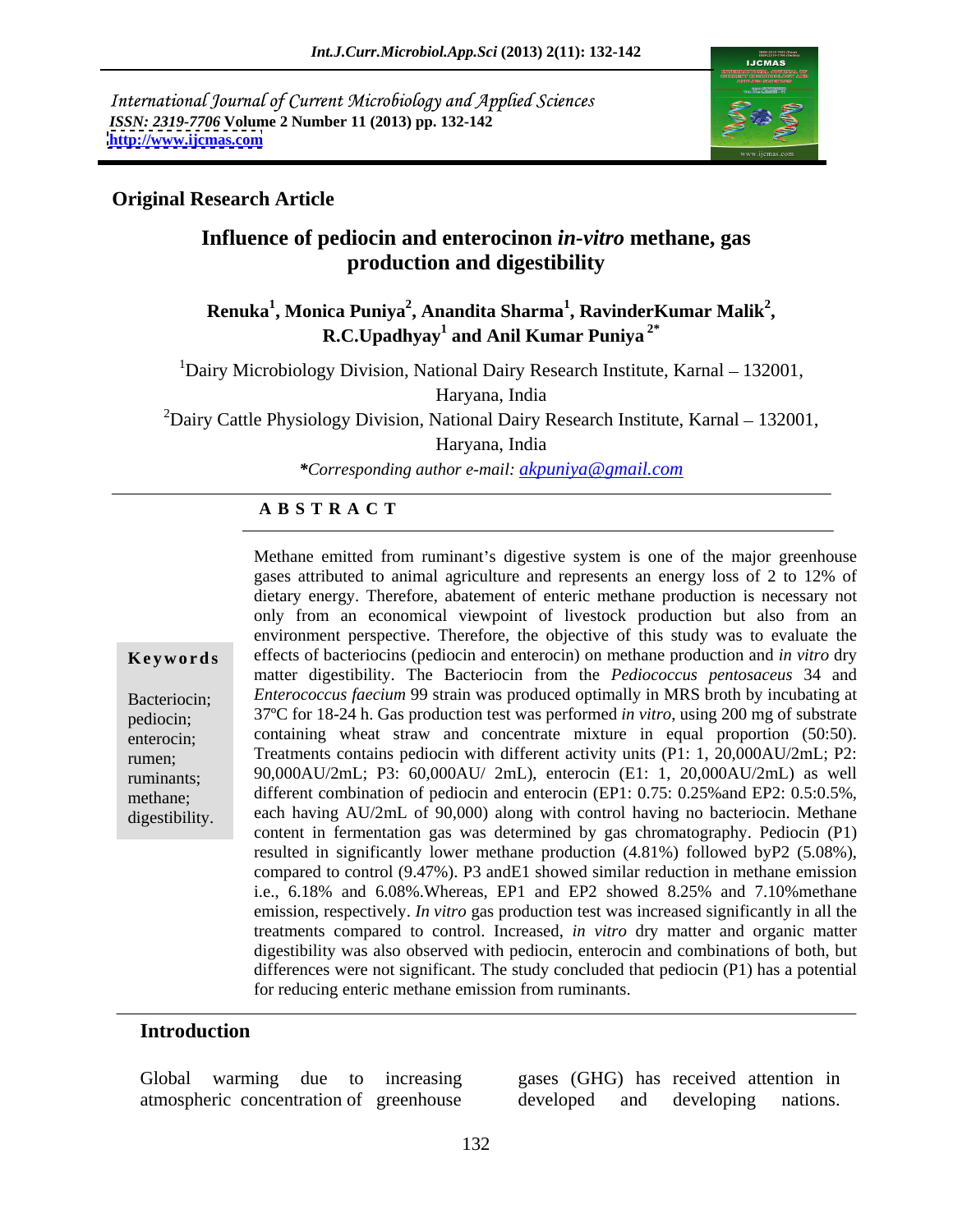Methane is one of the most potent greenhouse gases contributing to farm potential (Beauchemin *et al*., 2010; ruminants (Kumar *et al*., 2009). Reducing production, helps improves feed energy 36% (Callaway et al., 1997). A use and system efficiency. Combination of nisin & nitrate, an

Different strategies to reduce methane production in ruminants have been applied and investigated such as dietary manipulations, vaccines (Boadi *et al.*, 2006), Bovicin HC5, another bacteriocin<br>2004; Anderson *et al.*, 2008,), ionophores, produced by *Streptococcus bovis* from the plant extracts (Beauchemin *et al*., 2008, rumen, has been reported to suppress Martin *et al*., 2010), halogenated methane methane production by 50% (Lee *et al*., analogues, probiotics etc.(Kumar *et al.*, 2002). *In vitro* studies of the class I<br>2009; Patra *et al.*, 2011). However, to lantibiotic bovicin HC5, produced by date, very few of these strategies have *S.bovis*HC5 revealed that it may be been adopted on -farm due to their effect equally as useful as monensin in limiting on animal performance and its methane production and amino acid improvement. degradation in the rumen (Lee *et al*., 2002:

Currently there is an increasing interest in effects of bacteriocins *in vivo* are limited use of prebiotics and probiotics as natural and only few specific bacteriocins have feed additives improve livestock been examined, and found effective in production as alternatives to the antibiotics rumen environment. First is the enterocin due to concerns about incidences of CCM 4231, produced by the rumen isolate resistant bacteria and environmental *Enterococcus faecium* CCM 4231 pollution by the excreted active- (Laukova and Marekova 1998). antibacterial substances (Mwenya *et al*., 2006). Particular interest has been in bacteriocins which are produced by lactic that bacteriocins could prove effective in acid bacteria. Bacteriocins are directly inhibiting methanogens and antimicrobial proteinaceous polymeric redirecting  $H_2$  to other reductive bacteria, substances that are ubiquitous in nature such as propionate producers or acetogens. and produced by a variety of Gram- Since many lactic acid bacteria produce negative and Gram-positive bacteria. They bacteriocins, reduced methane production are typically narrow spectrum antibacterial observed at very low pH (Russel, 1998) substances under the control of plasmid may be due to bacteriocins effects on and play a role in competition among methanogens may not be through direct microbial species for niches within the pH effect. The potential for bacteriocinsrumen system.

level emissions, due to its warming only against food borne bacteria but also Veysset *et al*., 2010). Rumen methanogenesis results in the loss of 6 obtained from *Lactobaccilus lactis* ssp. 10% of gross energy intake (GEI), or 8 *lactis*, has also been shown to decrease 14% of the digestible energy intake of methane) production *in vitro*. Although the emissions, particularly methane shown to reduce rumen methanogenesis by The most well-known and understood bacteriocin is nisin, which is effective not against rumen staphylococci and enterococci (Laukova 1995). Nisin mechanism is still unclear, nisin has been 36% (Callaway *et al*., 1997). A combination of nisin & nitrate, an alternative electron receptor, has been reported to reduce methane emissions in sheep (Sar *et al*., 2005).

> Bovicin HC5, another bacteriocin 2002). *In vitro* studies of the class I lantibiotic bovicin HC5, produced by Lima *et al*., 2009). The studies on the *Enterococcus faecium* CCM 4231

McAllister and Newbold (2008) reported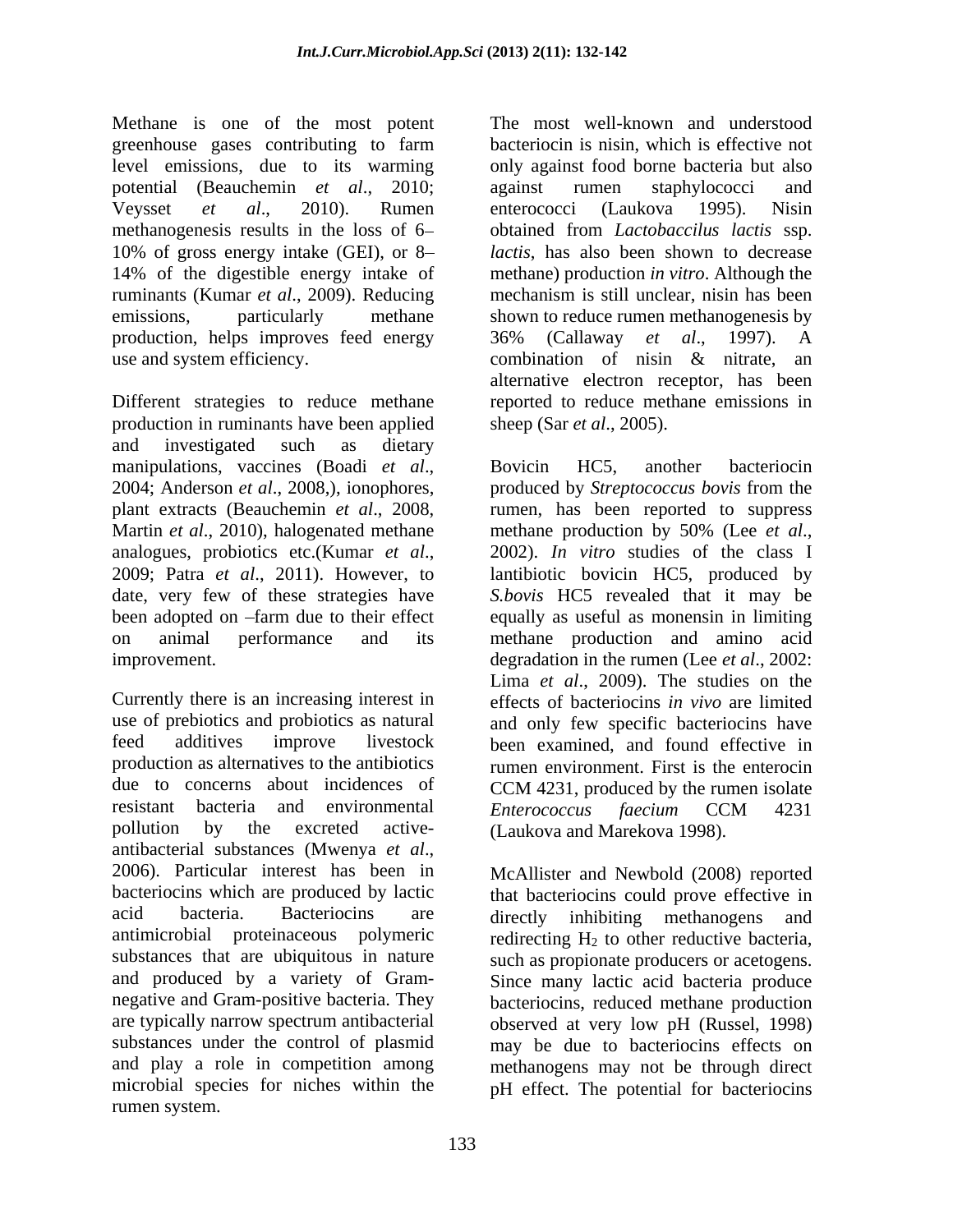produced in rumen to suppress strain and *Enterococcus faecium* 99 methanogenesis is unknown, but their showed bacteriocin activity of 60,000 potential as a new generation of rumen AU/mL, respectively. The bacteriocins modifiers is already being exploited used for the *in vitro* gaseous quantification (Teather and Forster 1998). Altogether, the use of bacteriocins may be prospective for inhibiting methanogen populations in the **Preparation of Diet and Experimental** rumen system.

The objectives of this experiment were to based medium fibre diet. was used according to Kumar *et al* (2013).

The bacteriocins (pediocin and enterocin) by the *Pediococcus pentosaceus* 34 strain and *Enterococcus faecium*99 were also incubated, devoid of substrate and produced optimally in MRS broth by inoculating 1 liter of the medium by the active culture and incubating at  $37^{\circ}$ C for corrected for the contract of  $18-24$  h. The cell free superpatant (CES) these blanks. 18-24 h. The cell free supernatant (CFS) of the culture growth was prepared by centrifugation at 10,000 *g* for 10 min and was heat treated at 95°C for 5 min. The antibacterial spectrum of bacteriocin (pediocin and enterocin) was checked against different organisms and Murrah buffaloes  $(\approx 12 \text{ months of age}, \text{fed})$ bacteriocin activity was determined on standard diet of concentrate: roughage against *Pediococcus acidilactici* LB 42 (a sensitive strain used for detection of bacteriocin producers) according to Gupta

## **Determination of Activity unit of** inoculums. **Bacteriocins**

by agar spot assay. The bacteriocin produced by *Pediococcus pentosaceus* 34

trials are shown in Table 1.

# **Design**

determine the effect of different were prepared by taking 50:50 roughage bacteriocins (pediocin and enterocin) as and concentrate ratio. The physical and well as their combination on methane, *in*  chemical compositions of diet are shown *vitro* gas production and *in vitro* dry in Table 2. *In vitro* Hohenheim gas test matter digestibility using wheat straw apparatus (Menke and Steingass, 1988) **Materials and Methods bacteriocin**) were prepared using different **Bacteriocin Preparation** (Table 1). All the treatments were  $\rm ^{o}C$  for corrected for different parameters with To evaluate the effect of bacteriocins, diets was used according to Kumar *et al* (2013).<br>Six sets of syringes and control (no bacteriocins as well as their combinations arranged in three replicates. The syringes were kept in an incubator at 39<sup>o</sup>C until  $\overline{C}$  until incubation. Additional set in triplicate was treatment which served as blanks for particular treatment and values were these blanks.

### $\overline{C}$  for 5 min. The **production and methane emission Inoculums preparation and** *in vitro* **gas production and methane emission**

*et al*., 2010 thermos flasks and strained through 100 Rumen liquor from fistulated non-lactating ratio; 40: 60) was collected before morning feed by squeezing the collected feed mass into pre-warmed  $(39\pm0.5^{\circ}C)$ mm nylon net before being used as inoculums.

The activity of bacteriocin was determined production, 30 mL of the buffered medium For estimating the total gas and methane production, 30 mL of the buffered medium (Menke and Steingass,1988) containing rumen microbes was dispensed into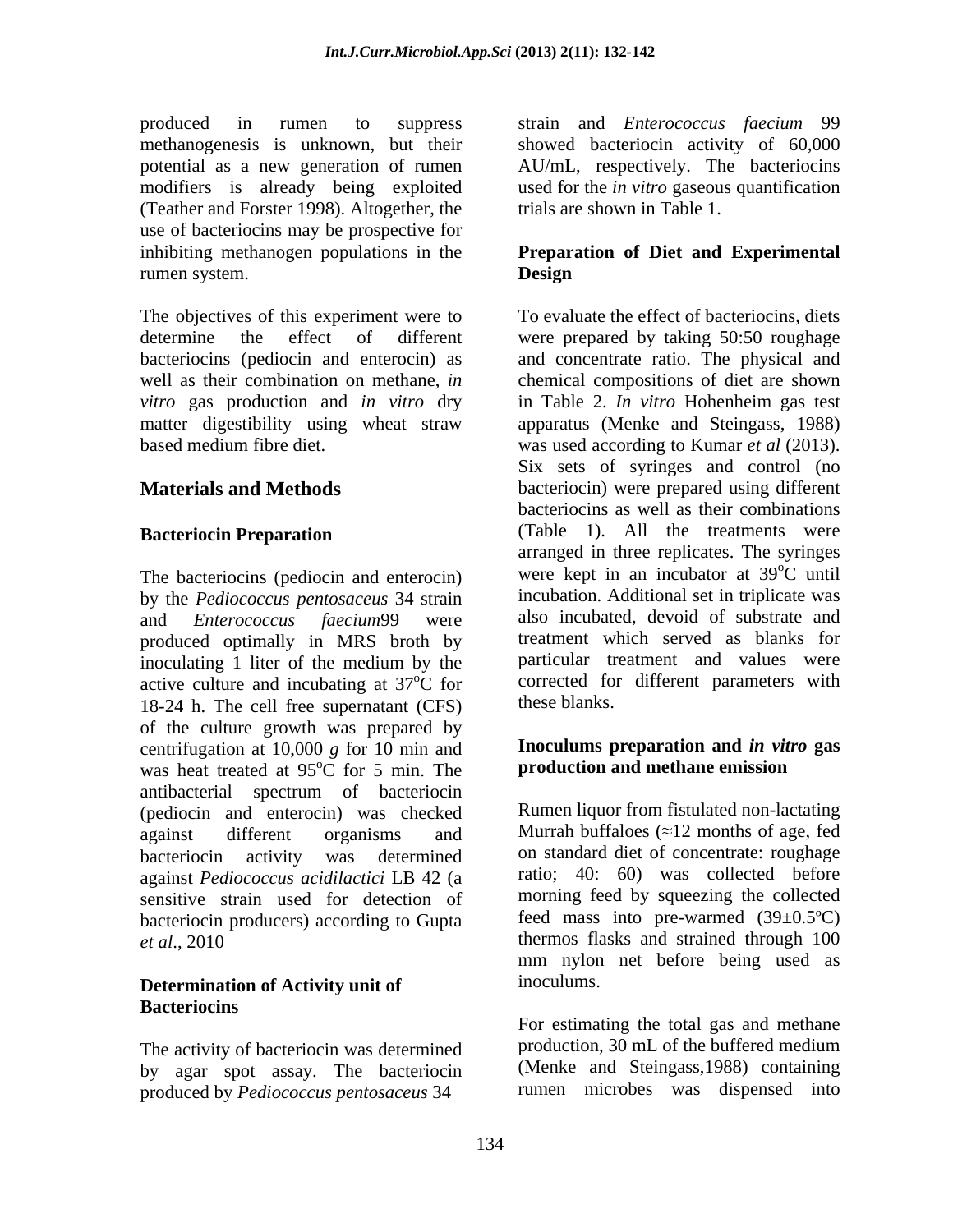syringes and incubated at 39 °C for 24 h. **Partitioning factor and microbial** The bacteriocins were injected about 1h biomass yield before incubation.

The syringes were shaken every one hour from the start of the incubation up to 10 matter) *in vitro* (mg) to the volume of gas hour of incubation. After 24 h incubation, (mL) produced by it. The Microbial total gas production was calculated by Biomass (MBM) yield was calculated by subtracting gas produced in blank syringe using the degradability of substrate and (containing no substrate, but only the inoculums and buffer) from total gas produced in the syringe containing<br>substrate inoculum and buffer. substrate, inoculum and buffer. Microbial mass (mg) = Substrate truly

After 24 hour of incubation, volume of gas was withdrawn from the tip of the incubation syringe using Hamilton gas tight syringe and analyzed for methane was 2.25. with the help of gas chromatograph (Nucon 5700, India) according to Kumar **Proximate analysis and Cell wall** *et al*., (2012a).

IVDMD  $(\%)$  = (Weight of dried sample-<br>Statistical Analysis Weight of residue/ Weight of Dried

The true organic matter digestibility was estimated as per (Van Soest *et al*., 1991) was calculated by estimating the ash content in the residual NDF as well in the system (SAS/SPSS 2012 version 21.0 for virious). Significant differences original sample.

IVOMD  $(\%) = (OM$  taken for incubation – residual OM / (OM taken for incubation) x 100 Steel and Torrie (1980).

### **Partitioning factor and microbial biomass yield**

The partitioning factor (PF) was calculated as the ratio of substrate (truly degraded dry gas volume and stoichiometrical factor (Blummel *et al*., 1997).

degraded - (Gas volume × Stoichiometrical factor).

Where, the stoichiometrical factor used was 2.25.

# **constituents**

*In vitro* **dry matter digestibilty**  The proximate analysis (organic matter, **(IVDMD) and** *in vitro* **organic matter**  crude protein, ether extract and total ash) **digestibility (IVOMD)** of substrate was carried out as per the The true DM digestibility of each syringe detergent fiber of substrates was containing residues after incubation was determined according to the method of estimated as per (Van Soest *et al*., 1991; Van Soest *et al*., (1991) and other cell wall Kumar *et al.,* 2012b). The DM degradability was calculated as weight of (ADF) and hemicellulose (HC) as per the DM incubated minus weight of DM method of Robertson and Van Soest  $residue.$  (1981). methods of AOAC (1995). The Neutral detergent fiber of substrates was components such as acid detergent fiber method of Robertson and Van Soest (1981).

## **Statistical Analysis**

sample) x 100 All experiments used a completely randomized design. The data were analyzed statistically using one way analysis of variance to compare the means as per the procedure of statistical analysis system (SAS/SPSS 2012 version 21.0 for windows). Significant differences (p<0.05) among treatment mean values were determined by the Duncan's multiple range test according to the principles of Steel and Torrie (1980).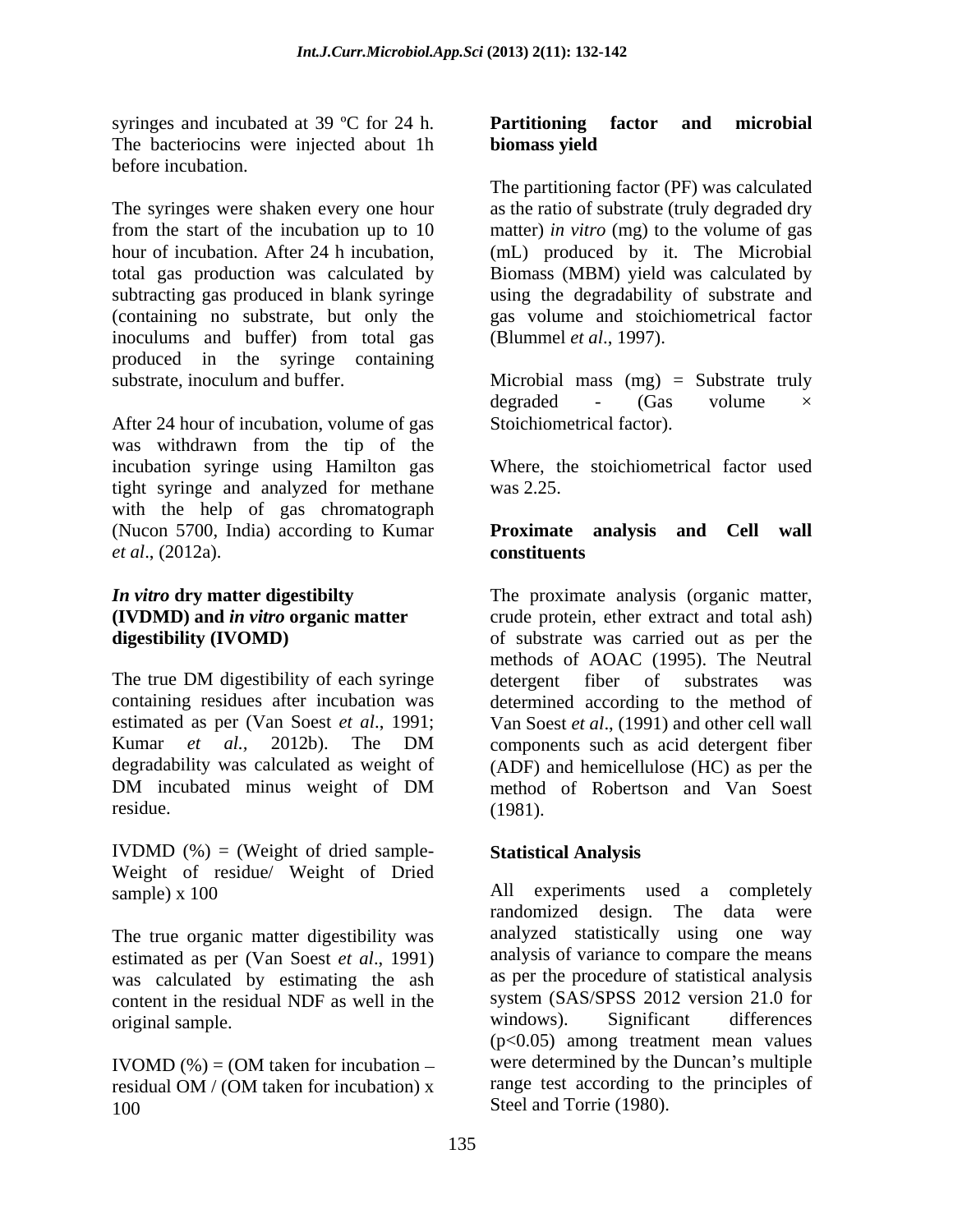## **Effect of pediocin and enterocin on**

control, was observed for wheat straw based diet inoculated with pediocin, table 3. Increase in gas production was antimicrobial activity and found<br>significant in comparison to control, but inhibitory spectra against significant in comparison to control, but inhibitory spectra against different the differences were not significant increase in amount of gas (carbon dioxide and methane) released when feeds are incubated in vitro with rumen liquor, its digestibility and to the energetic feed value of diets for ruminants. (Tilley and due to independent effects of bacteriocin (pediocin and enterocin) in vitro culture conditions and an increase in gas production are likely to occur as has been

## **Effect of bacteriocin on methane**

The methane content was observed to decline with pediocin, enterocin and manipulation of the combinations of both after 24 h ecosystem and incubation. Pediocin P1 and P2 resulted in and the results were significant  $(P<0.05)$ in comparison to control and combinations

The P3 and E also significantly reduced comparison to control (9.47%). However, with different combinations of bacteriocin, spectrum of activity was similar to<br>EP2 showed methane reduction (7.10%) monensin.

**Results and Discussion EP2showed** significant difference as **IVGPT** (Table 3). compared to control. But the results were not significant between EP1 and EP2 (Table 3).

Increased gas production in relation to This can be due to broad inhibitory enterocin and combinations of both after pediocin and enterocin used in this study 24 h of incubation and results are shown in were previously screened for their between the treatments. This is due to the pediocin with highest activity showed the Terry 1963) These effects could also occur pediocin which indicated pediocin reduce observed by Asa *et al*., (2010). produced by *Lactobacillus plantarum* **Results and Discussion**<br> **Compared in compared in earth was highered a generation of the significant difference as<br>
<b>EXCO of the significant** in earth was the strength of the strength of<br>
INCRIP (Table 3).<br>
Interasted ga spectrum of pediocin in comparison to enterocin and stable activity units. The antimicrobial activity and found to exhibit inhibitory spectra against different organism (Gupta *et al.*, 2010). That's why low methane production in comparison to enterocin with same activity level. Similarly EP2in combination, reduced methane level production as compared to EP1 due to higher concentration of more methane percentage in comparison to enterocin with same activity levels. These finding are in agreement with Asa *et al.,* (2010), who reported the effect of PRA-1 TUA1490L on rumen methanogenesis.

**production** Some bacteriocins produced by lactic acid combinations of both after 24 h low level of methane (4.81% and 5.08%) et al., 1996; Ennahar et al., 1999; Chen of bacteriocin. HC5, produced from *Streptococcus bovis* methane levels (by 6.08% and 6.18%) in bacteria have been identified as an alternative group of antimicrobials for manipulation of the rumen microbial ecosystem and characterized biochemically and genetically (Kalmokoff *et al*., 1996; Ennahar *et al*., 1999; Chen and Hoocver, 2003). Lee *et al*. (2002) and Sang *et al*. (2002) reported that bovicin HC5 decreased the methanogens*in vitro* by 50%. Mantovani and Russell (2002) suggested that this bacteriocin inhibited a variety of Gram- positive bacteria and the spectrum of activity was similar to monensin.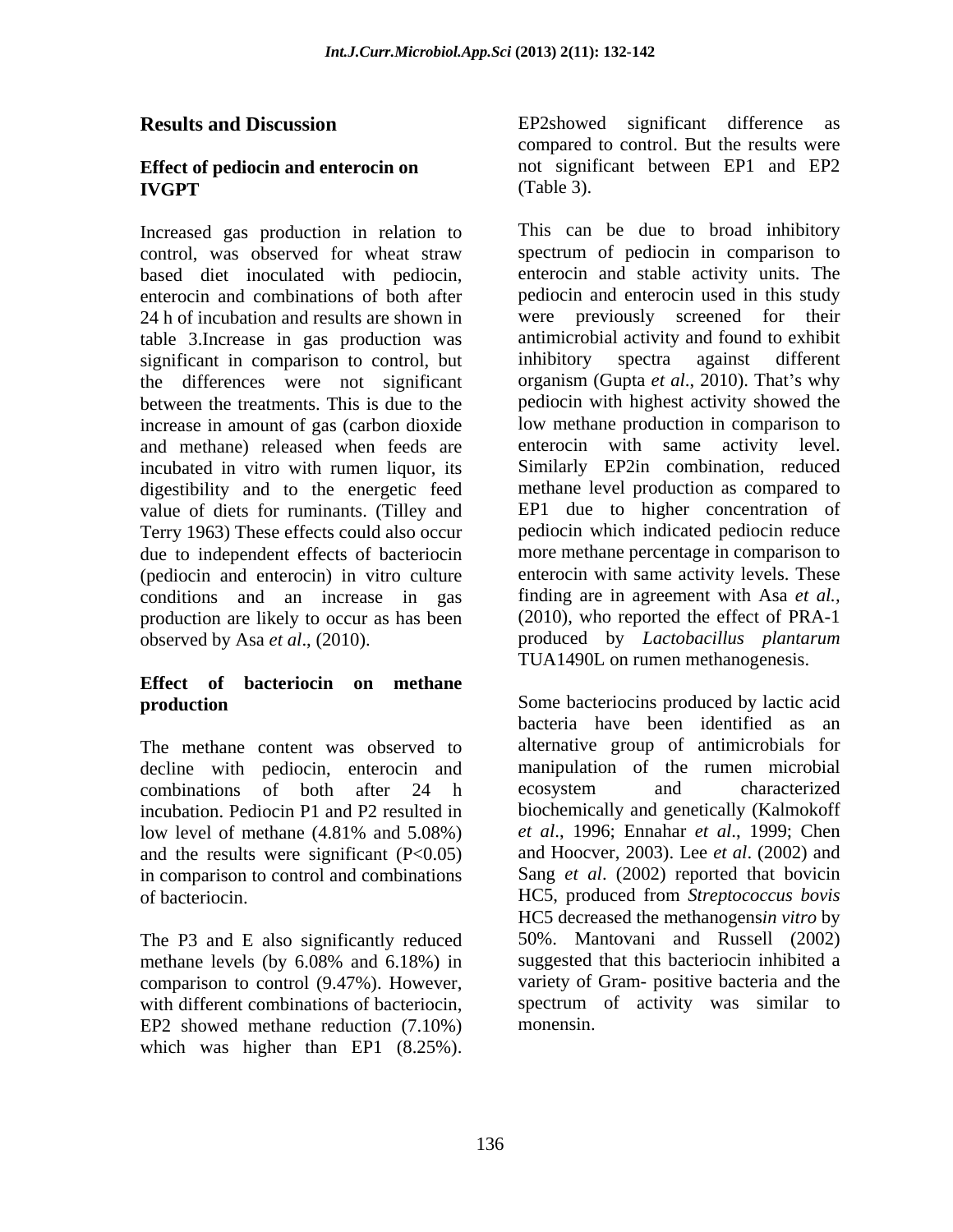**Table.1** Bacteriocins produced by *Pediococcus pentosaceus* 34 (pediocin) and *Enterococcus faecium* 99 (enterocin) with different activity unit dilution

| <b>Bacteriocin</b>                             | <b>Activity unit (AU/2mL)</b> |
|------------------------------------------------|-------------------------------|
| Pediocin $(P_1)$                               | 1, 20,000                     |
| Pediocin $(P_2)$                               | 90,000                        |
| Pediocin $(P_3)$                               | 60,000                        |
| Enterocin $(E_1)$                              | 1, 20,000                     |
| Enterocin $(0.75\%)$ + Pediocin $(0.25\%)$ EP1 | 90,000                        |
| Enterocin $(0.50\%)$ + Pediocin $(0.50\%)$ EP2 | 90,000                        |

**Table.2** Physical and Chemical composition of diet used as substrate in *in vitro* incubations**.**

| Ingredient of diets                         |             | g/Kg on DM Basis            |       |
|---------------------------------------------|-------------|-----------------------------|-------|
| Diet                                        | Wheat straw | Concentrate                 |       |
| Medium fibre diet (50R: 50C)                | 500         | 500                         |       |
| Ingredients of concentrate<br>(on DM basis) | g/Kg        | Constituents of diet [g/kg] |       |
| Maize                                       | 330         | Crude protein               | 178.1 |
| Ground nut cake                             | 210         | Ether extract               | 22.6  |
| Mustard cake                                | 120         | Total Ash                   | 100   |
| Wheat bran                                  | 200         | Organic matter              | 900   |
| Deoiled rice bran                           | 110         | Neutral detergent fiber     | 422.6 |
| Mineral mixture                             | $20\,$      | Acid detergent fiber        | 290.1 |
| Salt                                        | 10          | Hemicelluloses              | 132.5 |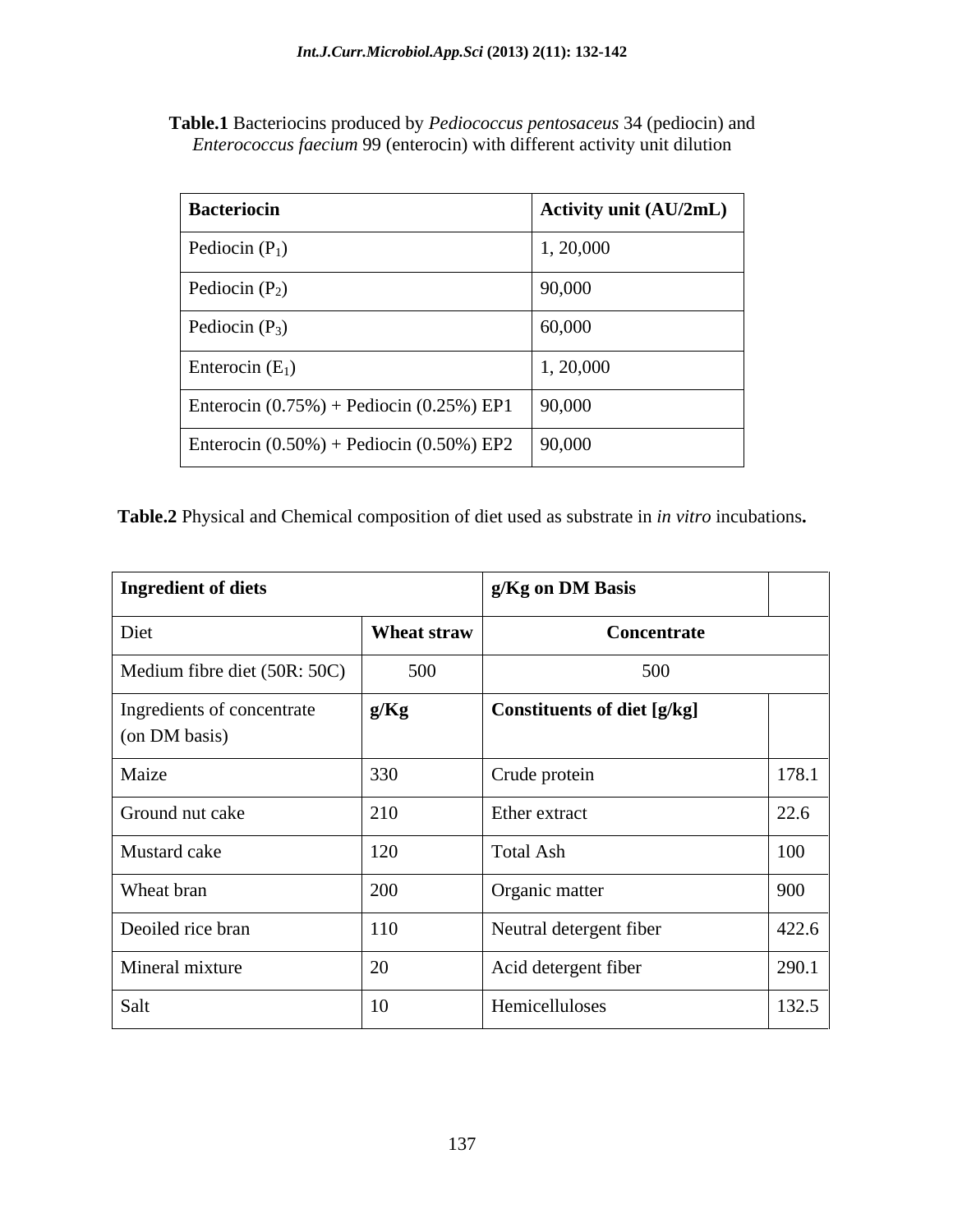| <b>Treatment</b> | $\vert$ IVGPT(mL/200mg)DM $\vert$ Methane % |                             |
|------------------|---------------------------------------------|-----------------------------|
| Control          | $30.00^b \pm 0.00$                          | $9.47^{\circ}$ ±1.32        |
|                  | $40.00^a \pm 2.00$                          | $4.81^{\rm d}$ ±0.20        |
|                  | $41.00^a \pm 1.53$                          | $5.08^{\rm d}$ ±0.38        |
|                  | $44.33^a \pm 2.19$                          | $6.18^{\text{cd}} \pm 0.05$ |
|                  | $43.33^{\circ} \pm 1.76$                    | $6.08^{\text{cd}} \pm 0.37$ |
| EP1              | $44.33^a \pm 0.88$                          | $8.25^{ab} \pm 0.35$        |
| EP2              | $41.00^a \pm 1.00$                          | $7.10^{bc} \pm 0.12$        |

**Table.3** Effect of different Bacteriocin (Pediocin and Enterocin) concentration on methane production and IVGPT

Pediocin: P<sub>1</sub>; Pediocin: P<sub>2</sub>; Pediocin: P<sub>3</sub>; Enterocin: E<sub>1</sub>; Enterocin  $(0.75\%)$  + Pediocin (0.25%): EP1; Enterocin (0.50%) + Pediocin (0.50%): EP2.

| Table.4 Effect<br>ect of different bacteriocin concentration on rumen fermentation parameters |
|-----------------------------------------------------------------------------------------------|
|-----------------------------------------------------------------------------------------------|

| <b>Treatment</b> | <b>IVDMD</b>                                                                                                                                                                          | <b>IVOMD</b>                                                                                                               | $\bf PF$ | <b>MBM</b>                                       | <b>SCFA</b> |
|------------------|---------------------------------------------------------------------------------------------------------------------------------------------------------------------------------------|----------------------------------------------------------------------------------------------------------------------------|----------|--------------------------------------------------|-------------|
| Control          | 67.83 <sup>a</sup> $\pm$ 3.90 68.33 <sup>a</sup> $\pm$ 3.03 3.02 <sup>a</sup> $\pm$ 0.09                                                                                              |                                                                                                                            |          | $59.40^{\circ} \pm 4.02$ $0.24^{\circ} \pm 0.00$ |             |
|                  |                                                                                                                                                                                       |                                                                                                                            |          |                                                  |             |
| P2               | 75.75 <sup>a</sup> ±0.43 74.50 <sup>a</sup> ±2.57 2.72 <sup>a</sup> ±0.16 51.82 <sup>a</sup> ±8.00 0.48 <sup>a</sup> ±0.03                                                            |                                                                                                                            |          |                                                  |             |
|                  | $74.00^{\circ} \pm 1.00$   $75.17^{\circ} \pm 0.83$   $2.84^{\circ} \pm 0.24$   $59.67^{\circ} \pm 12.61$   $0.55^{\circ} \pm 0.04$                                                   |                                                                                                                            |          |                                                  |             |
|                  |                                                                                                                                                                                       | $71.67^{\circ} \pm 2.89$ $73.17^{\circ} \pm 2.59$ $2.55^{\circ} \pm 0.04$ $43.65^{\circ} \pm 2.50$ $0.53^{\circ} \pm 0.39$ |          |                                                  |             |
| EP <sub>1</sub>  |                                                                                                                                                                                       |                                                                                                                            |          |                                                  |             |
| EP <sub>2</sub>  | $\boxed{71.17^{\text{ a}} \pm 2.67$ $\boxed{69.16^{\text{ a}} \pm 1.64}$ $\boxed{2.50^{\text{ a}} \pm 0.09}$ $\boxed{40.13^{\text{ a}} \pm 4.70}$ $\boxed{0.48^{\text{ a}} \pm 0.02}$ |                                                                                                                            |          |                                                  |             |

For details see table 3; IVDMD: In vitro dry matter digestibility; IVOMD: In vitro organic matter digestibility; PF: Partition factor; MBP: Microbial biomass; SCFA: Small chain fatty acids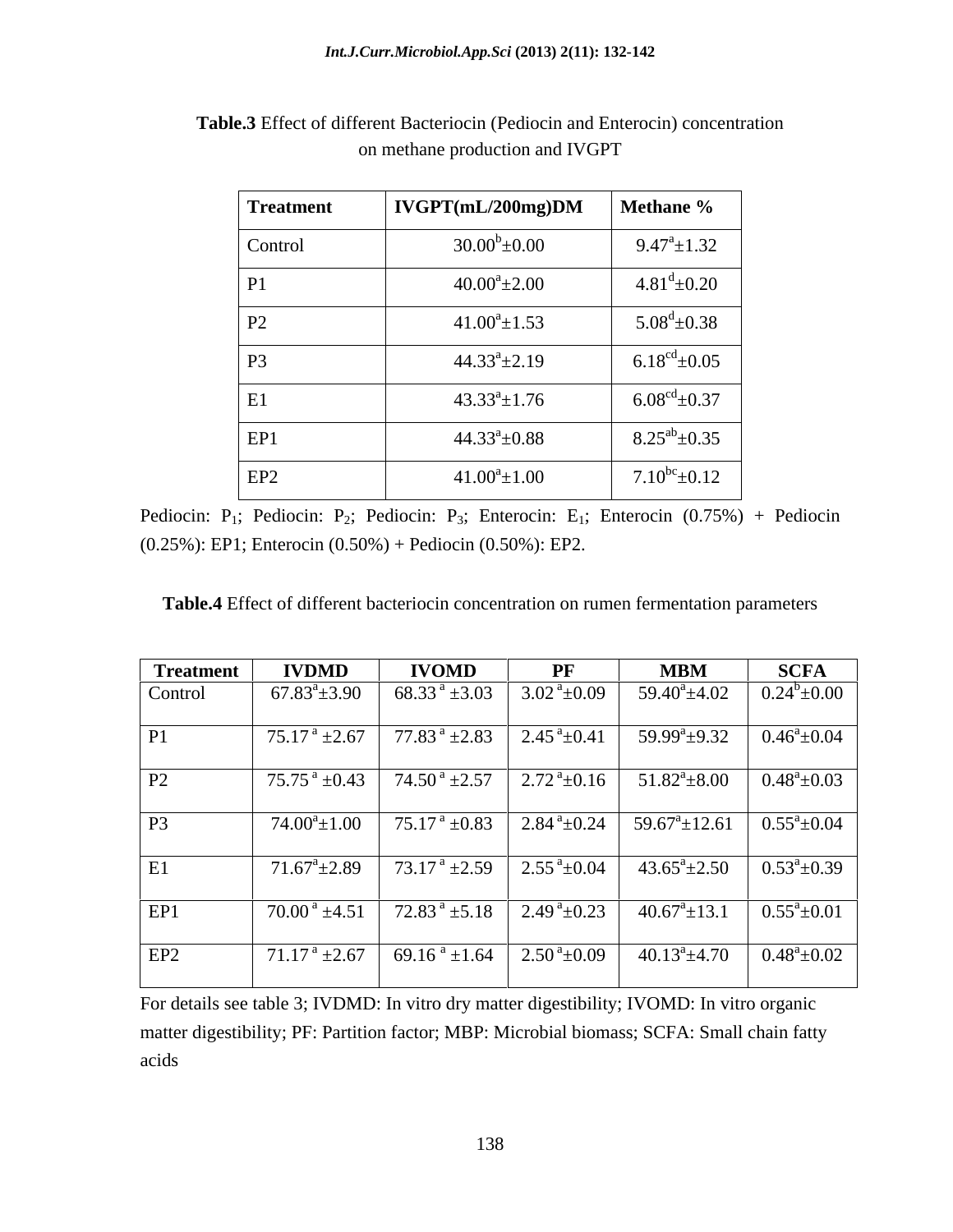Nisin is widely utilized in the food increase in gas production by bacteriocin industry for its highly effective and very treatments. As, there is an inverse strong antibacterial activity against many Gram-positive bacteria (Yuan *et al.*, and microbial mass production 2004); it is nearly as potent a methane particularly, when both were expressed per inhibitor as monensin and it was just as unit of substrate truly degraded given by effective in decreasing the acetate to propionate ratio (Callaway, 1997) and has been reported that the 36% The present study concludes that methanogenesis was reduced by the use of bacteriocin nisin. A combination of nisin enterocin) into *in vitro* rumen incubations & nitrate, an alternative electron receptor, noticeably reduced methane production. has also been reported to reduce However, the degree of methane methaneemissions in sheep (Sar *et al.*, mitigation depends on the type and 2005). Furthermore, Alazzeh *et. al.*, activity of bacteriocins used. Pediocin (P1) (2012) reported the use of some strains of with activity unit propionibacteria have the potential to AU/2mL with increased gas production lower methane production from mixed showed higher decrease in methane rumen cultures and this reduction is not emission. Therefore, pediocin (P1) has a always associated with an increase in potential for mitigation of enteric methane propionate production. The production production.

## **Effect of bacteriocin on rumen fermentation parameters**

The IVDMD (*in vitro* dry matter digestibility) and IVOMD (*in vitro* organic (NICRA)', a 'Network Programme' of matter digestibility) was correlated most ICAR going on at NDRI, Karnal for highly with *in vivo* digestibility (Marten providing the necessary research support and Branes 1979); many factors may influence IVDMD and IVOMD, including the source and activity of inoculums. The **References** IVDMD and IVOMD increased with increasing level of activity unit with pediocin, enterocin and different A., Wang Y., Holo H., Harstad O. M. combinations of both in comparison to control but the differences were not

The results of partitioning factor (PF) and microbial biomass (MBM) were non significantly affected due to the addition T.B, Callaway, T.R, Edrington ,T.S, of pediocin, enterocin and combination of both. SCFA of all the treatments were significantly higher in comparison to control (Table 4. It can be due to the

relationship between gas volume or SCFA and microbial mass production particularly, when both were expressed per Blummel *et al.,* (1997).

The present study concludes that inoculating bacteriocin (pediocin and However, the degree of methane mitigation depends on the type and activity of bacteriocins used. Pediocin (P1) with activity unit level of 1,20,000 production.

## **Acknowledgement**

Authors are grateful to 'National Initiative on Climate Resilient Agriculture in terms of facilities and funds.

## **References**

- significant (Table 4). methane emissions *in vitro*. Acta Agri. Alazzeh A. Y., Sultana H., Beauchemin K. & McAllister T. A. (2012). Using strains of Propionibacteria to mitigate Scandinavica, Section  $A - Animal$ Science. Vol. 62, No. 4, 263-272
	- Anderson, R.C., Krueger, N.A, Stanton, Harvey, R.B, Jung, Y.S and Nisbet, D.J. 2008 Effects of select nitro compounds on *in vitro* ruminal fermentation during conditions of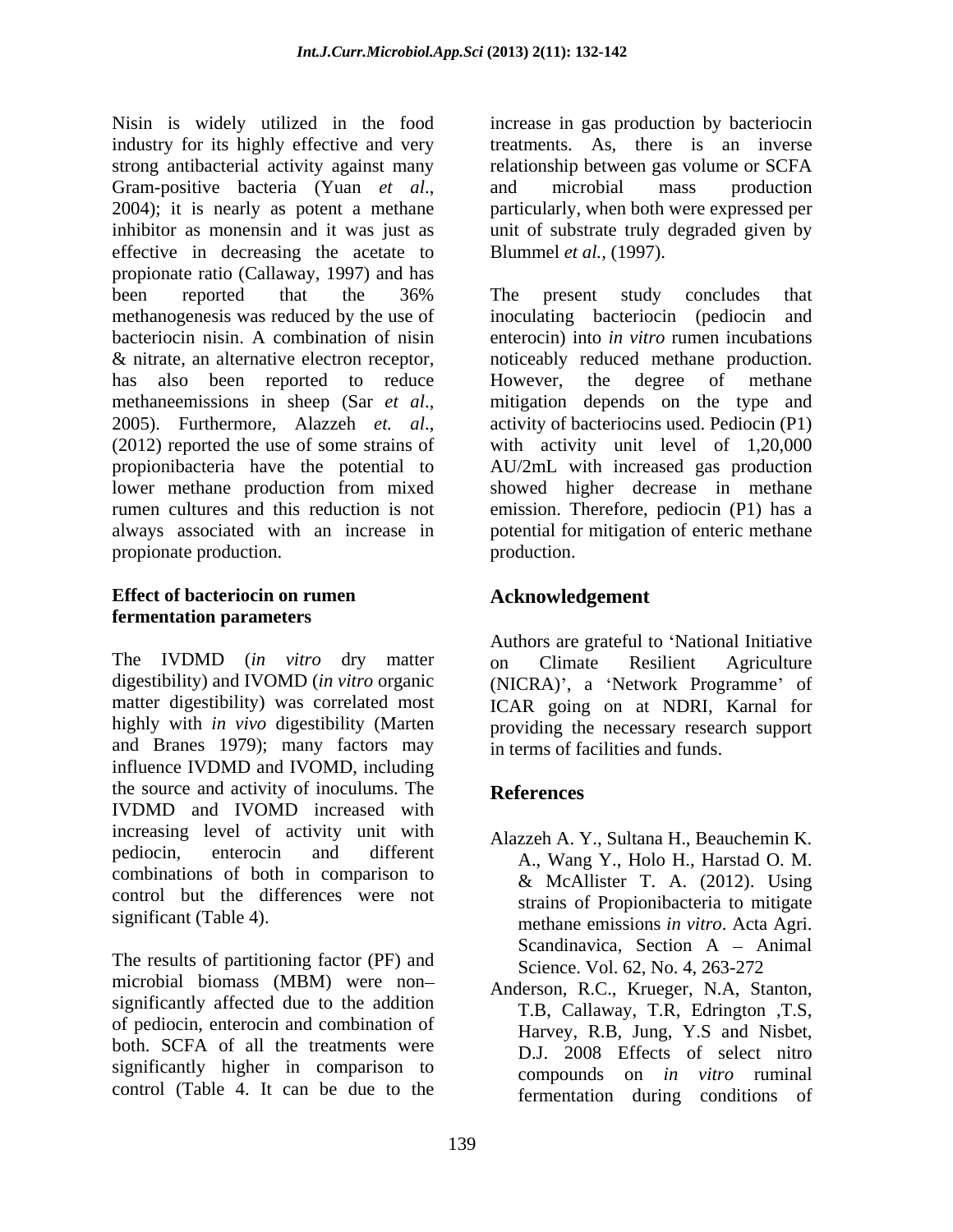- AOAC., 1995. Official Methods of
- Asa, R.A., Tanaka, A, Uehara, I, Shinzato, Y, Toride, N, Usui, K, Hirakawa,
- Asa, R., A. Tanaka, A. Uehara, I. antimicrobial substances produced by
- Beauchemin, K., Kreuzer M, O'mara F, Series 1: management for enteric methane Berlin)
- Beauchemin, K.A., Henry Janzen H, Little SM, McAllister TA, McGinn, S.M. study. Agric. Syst., 103:371–379
- 
- Boadi, D., Benchaar, C, Chiquette, J and Masse, D.2004. Mitigation strategies Vet. Sci. 94:263-268
- Callaway, T. R., Alexandra, M.S, Carneiro
- limiting or excess added reductant. Chen, H., and D. G. Hoocver. 2003. Bioresour. Technol. 99:8655–8661 Bacteriocins and their food Bacteriocins and their food applications. CRFSFS 12:82-99
- Analysis.16th ed. Association of Ennahar, S., K. Sonomoto and A. Ishizaki. Official Analytical Chemists, 1999. Class IIa bacteriocins from lactic Arlington,VA acid bacteria: Antibacterial activity and food preservation. J. Biosci. Bioeng. 87:705-716
- Takahashi, J. 2010. Effects of Gupta, H., Malik RK, De S and Kaushik, protease-resistant antimicrobial J.K. 2010. Purification and substances produced by lactic acid Characterization of Enterocin FH 99 bacteria on rumen methanogenesis. Produced by a Faecal Isolate Asian-Aust. J. Anim. Sci., 23:700-707 *Enterococcus faecium FH 99. Indian.* J.K. 2010. Purification and Characterization of Enterocin FH 99 Produced by a Faecal Isolate *Enterococcus faecium* FH 99. Indian. J. Microbiol. 50:145-155
- Shinzato, Y. Toride, N. Usui, K. Johnson, D.E., Hill T.M, Ward G.M, Hirakawa and J. Takahashi., 2010. Johnson K.A, Branine M.E, Carmean Effects of protease-resistant B.R and Lodman DW 1993. lactic acid bacteria on rumen Atmospheric methane: sources, sinks methanogenesis. Asian-Aust. J. Anim. and role in global change'. (Ed. MAK Sci., 23:700- 707. Khalil) pp. 219 229. NATO ASI McAllister T. A. 2008. Nutritional Change, Vol. 13. (Springer-Verlag: B.R and Lodman DW 1993. Ruminants and other animals. In Global Environmental Berlin)
- abatement: A review. Aust. J. Exp. Kalmokoff, M. L., F. Bartlett and R. M. Agric., 48, 21-27 Teather. 1996. Are ruminal bacteria armed with bacteriocins? J. Dairy Sci. 79:2297-2306
- 2010. Life cycle assessment of Kumar, S., Dagar SS and Puniya AK greenhouse gas emissions from beef production in western Canada: a case 2012a Isolation and characterization of methanogens from rumen of Murrah buffalo. Ann. Microbiol. 6:345-350
- Blummel, M., Makkar, H.P.S, and Becker, Kumar, S., Dagar, S.S. Puniya. A.K and K. 1997. In vitro gas production: a Upadhyay, R.C. 2013. Changes in technique revisited. J. Anim. Physiol. methane emission, rumen fermentation Anim. Nutr., 77: 24–34 **and microbial groups** in response to diet and microbial interactions. Res. Vet. Sci. 94:263-268
	- to reduce enteric methane emissions Kumar, S., Dagar SS, Sirohi SK, from dairy cows: Update review. Can. [1] Upadhyay RC, and Puniya, A.K. J. Anim. Sci., 84, 319-335 De Melo and Russell, J.B. 1997. The vitro based on varying concentrations effect of nisin and monensin on of roughage. Ann. Microbiol., (In ruminal fermentations *in vitro*. Curr. Microbiol. 35:90-96 Upadhyay RC, and Puniya, A.K. 2012b. Microbial profiles, methanogenesis and digestibility in Press)DOI 10.1007/s13213-012-0501-  $\Omega$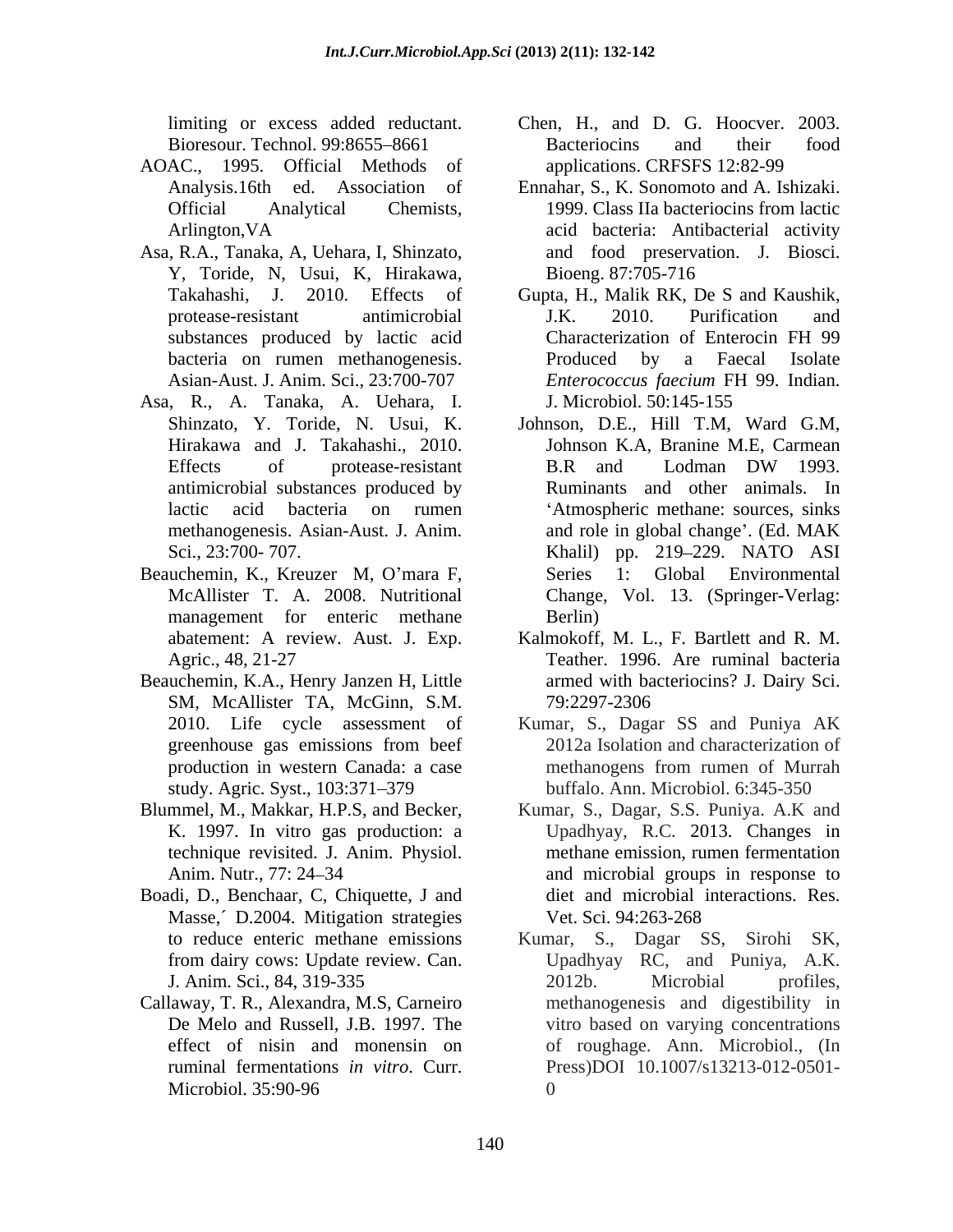- Kumar, S., Puniya AK, Puniya M, Dagar Redirecting rumen fermentation to SS, Sirohi SK, Singh K and Gareth, reduce methanogenesis. Aust. J. Exp. G.W .2009. Factors Affecting Rumen Agric. 48: 7–13
- Lauková, A., 1995. Inhibition of ruminal staphylococci and enterococci by nisin Anim. Res., 28: 7–55
- Lauková. A., Czikková S., Vasilková Z., environment. Cytobios, 94: 73-79
- Lee, S.S., Hsu JT, Mantovani HC and *Streptococcus bovis* HC5, on ruminal
- Lima. J.R., Ribon Ade O, Russell JB and Mantovani, H.C. 2009. Bovicin HC5
- Mantovani, H. C. and J. B. Russell. 2002. by sheep. J. Anim. Physiol. Anim. The ability of a bacteriocin of Nutr., 95:187–191 *aminophilum*, an obligate amino acid Marcel Dekker, New York L, NY
- Marten, G.C., and Barnes, R.F. 1979. propionate ratio and methane forages with in vitro rumen 3222–3230
- Martin, C., Morgavi D and Doreau, M. Ecol. 42:339-345
- 

Agric. 48: 7–13

- Methanogens and Methane Mitigation Menke, K.H., and Steingass, H. 1988. Strategies. World J. Microbiol. Estimation of the energetic feed value Biotechnol., 25:1557–1566 **b**obtained by chemical analysis and *in* **box** *vitro* gas production using rumen fluid. Anim. Res., 28: 7–55
- in vitro. Lett. Appl. Microbiol. 20:34- Mwenya, B.C., Sar B, Pen R, Morikawa 36 K, Takaura S, Kogawa K, Kimura K, Juriš P.and Kru picer I. 1998. Effects of feed additives on ruminal Antimicrobial effect of enterocin methanogenesis and anaerobic CCM4 231 in the cattle slurry fermentation of manure in cows and Russell, J.B. 2002. The effect of bovicin HC5, a bacteriocin from International Congress Series. Kamer, S., Flanch McAllister, Norman Frementation and The C. 2008. The C. 2008. Redirecting Routes and Agents and Agents and the C.J. 2008. Redirection and Agents and the state of the state of the state of the matter of t Umetsu and Takahashi, J. 2006. methanogenesis and anaerobic steers. In: C. Soliva, J. Takahashi and M. Kreutzer (eds), Greenhouse Gases on Animal Agriculture update. International Congress Series. Elsevier, Amsterdam. 1293: 209-212
	- methane production *in vitro*. FEMS Newbold, C.J., and Rode, L. 2006. Dietary Microbiol. Lett. 217:51 \_55 additives to control methanogenesis in the rumen. Int. Congr. Ser., 1293:138 147.
	- inhibits wasteful amino acid Patra, A.K., Kamra DN, Bhar R, Kumar R degradation by mixed ruminal bacteria and Agarwal, N .2011. Effect of in vitro. FEMS Microbiol. Lett., *Terminalia chebula* and *Allium* 292:78-84 *sativum* on *in vivo* methane emission *Terminalia chebula* and *Allium*  by sheep. J. Anim. Physiol. Anim.<br>Nutr., 95:187–191
	- streptococcus bovis HC5 (bovicin Robertson, J.B., and Van Soest, P.J. 1981. HC5) to inhibit *Clostridium*  W.P.T. James and O. Theander, ed. Marcel Dekker, New York L, NY
	- fermenting bacterium from the rumen. Russell, J. B., 1998. The importance of pH Anaerobe 8:247-252 in the regulation of ruminal acetate to Prediction of energy digestibility of production in vitro. J. Dairy Sci. 81 : propionate ratio and methane 3222 3230
	- fermentation and fungal enzyme Sang, S. L., Hilário C. Mantovani and systems. Workshop on Standardization James B. Russell. 2002. The binding of Analytical Methodology for Feeds, and degradation of nisin by mixed Ottawa, Canada, p 61 ruminal bacteria. FEMS Microbiol. Ecol. 42:339-345
	- 2010. Methane mitigation in Sar, C., Mwenya B, Santoso B, Takaura K, ruminants: From microbe to the farm Morikawa R, Isogai N, Asakura Y, scale. Animal, 4, 351\_365. Toride Y, Takahashi J. 2005. Effect of Morikawa R, Isogai N, Asakura Y, Escherichia coli wild type or its